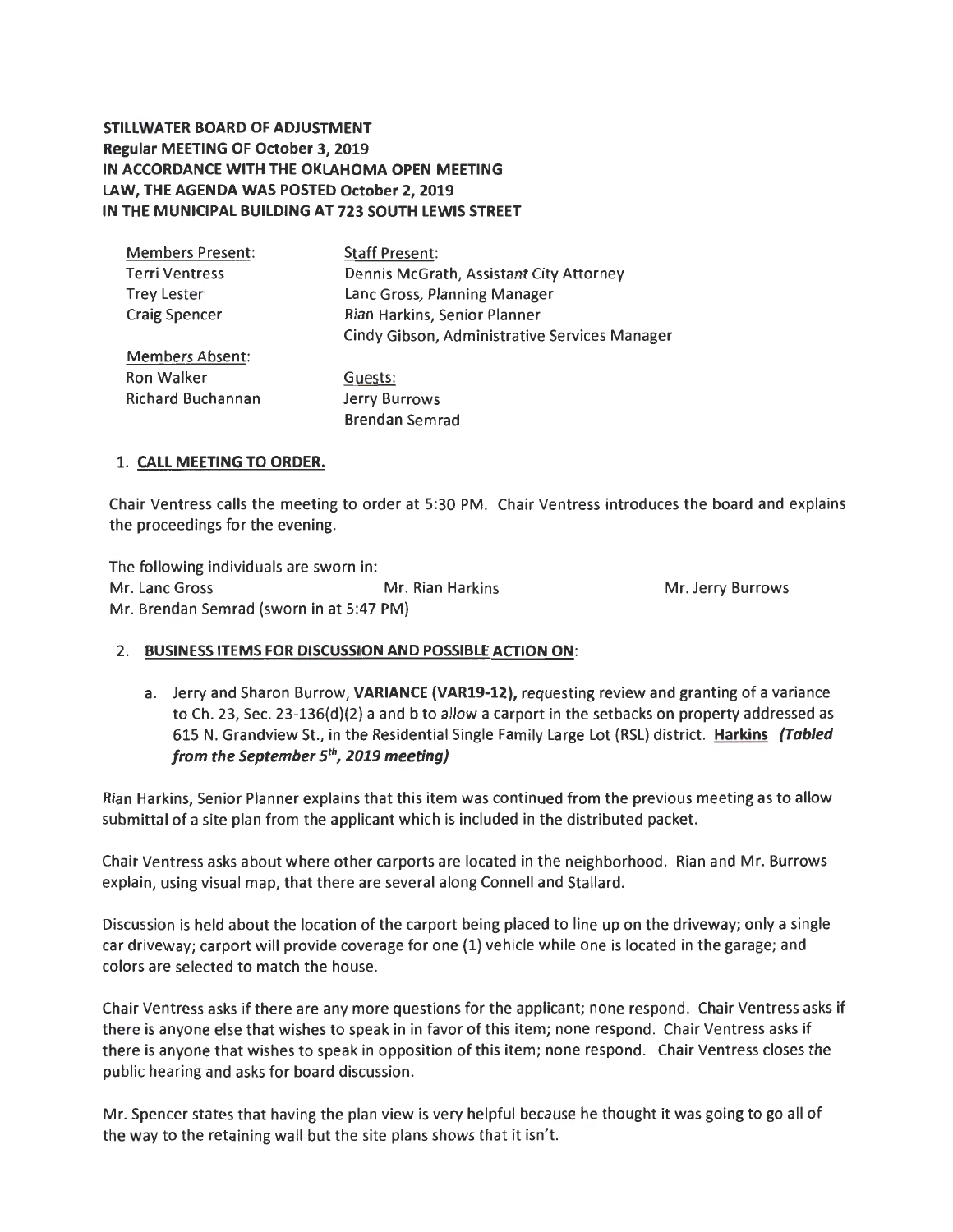**Vice-Chair Lester moved, Mr. Spencer seconded to grant the variance, accept criteria #1, #3 and #4 by way of the applicant letter and criteria #2 in that it is peculiar based upon the lay-out of the house on the lot.** 

| <b>Roll Call:</b> | <b>Ventress</b> | Lester | Walker | <b>Buchanan</b> | Spencer |
|-------------------|-----------------|--------|--------|-----------------|---------|
|                   | Yes             | Yes    | Absent | Absent          | Yes     |

Time: 13 Minutes

b. Russ Gammill and Brendan Semrad, **VARIANCE (VAR19-14),** requesting review and granting of a variance to Ch. 23, Sec. 23-99(a)(1)(b) requesting extension of use for a model home on property addressed as 4319 W. Aggie Drive in the Residential Single Family Small Lot {RSS) district. **Harkins** 

Rian Harkins, Senior Planner presents staff's report.

Chair Ventress asks if there are any questions for staff; none respond. Chair Ventress opens the public hearing. Chair Ventress asks if there is anyone that wishes to speak in in favor of this item.

Mr. Brendan Semrad of Ideal Homes comes to speak on the following:

- Ideal Homes has been building Stillwater since 2002
- Requesting an extension of the existing special exception
- Asking for one {l) year because Ideal Homes is planning on building a new show house across the street
- Asks if this new special exception can go to the new house or would have they have to apply for a new one

Chair Ventress asks if there are any additional questions for Mr. Semrad; none respond. Chair Ventress asks if there is anyone else that wishes to speak in favor of this item; none respond. Chair Ventress asks if there is anyone that wishes to speak in opposition of this item; none respond.

Chair Ventress asks if the new model home would require a new special exception application; Rian responds yes.

Chair Ventress asks if there are more questions; none respond. Chair Ventress closes the public hearing and asks for board discussion.

Board discussion is held regarding extending the special exception for one or two years.

**Mr. Spencer moved, Chair Ventress seconded to approve the special exception based on that does not adversely affect the rights of adjacent property owners and granting will not cause substantial detriment to the public health, safety, convenience or general welfare.** 

| <b>Roll Call:</b> | <b>Ventress</b> | Lester | Walker | <b>Buchanan</b> | Spencer |
|-------------------|-----------------|--------|--------|-----------------|---------|
|                   | Yes             | Yes    | Absent | Absent          | Yes     |

Time: 10 Minutes